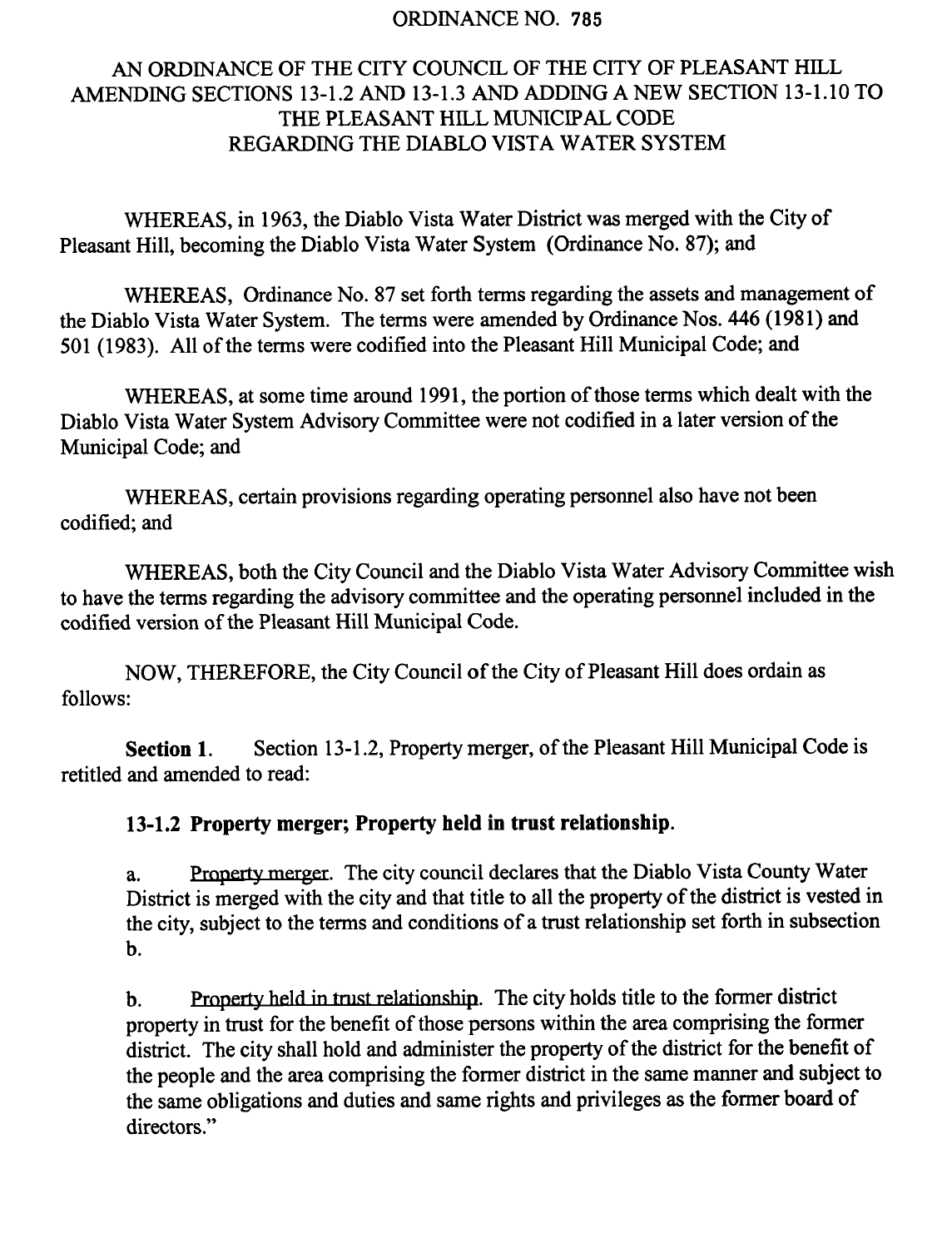Section 2. Section 13-1.3 of the Pleasant Hill Municipal Code is retitled and amended to read:

## "13-1.3 Advisory committee.

a. Creation and appointment. There is created an advisory committee known as the Diablo Vista Water Advisory Committee." The committee consists of three members, appointed as follows: the former members of the board of directors of the district holding office on November 14, 1961, shall submit a list of at least five names to the city council. From this list the council shall select three individuals. The committee shall appoint one member from the committee to serve as chair. The chair shall serve for two years.

b. Term of office and filling vacancies. Each of those appointed to the advisory committee shall classify themselves by lot, so that one serves until October 1, 1965, one until October 1, 1967, and one until October 1, 1969. Upon the expiration of the term of office of <sup>a</sup> member of the committee, the council shall appoint a member from a list of three or more individuals submitted to it by the committee. The council shall fill <sup>a</sup> vacancy for the unexpired term in the same manner as an original appointment.

c. Qualifications. To be eligible for appointment as a member of the advisory committee, a person shall have been a resident, property owner and consumer within the Diablo Vista Water System area for <sup>a</sup> period of at least one year preceding his or her appointment.

d. Ex-officio members. The city manager and the director of public works serve as ex -officio but non-voting members on the committee."

Section 3. A new section 13-1.10, Operating personnel, is added to the Pleasant Hill Municipal Code to read:

## "13-1.10 Operating personnel.

a. Appointment: Compensation. The city council shall appoint a secretary to the advisory committee, two operating engineers, and a dispatcher. Compensation for personnel of the Diablo Vista Water System may be established by resolution.

b. Terms of appointment. The operating personnel serve at the pleasure of the city council. However, the city council shall maintain these positions until such time as it finds that full time city personnel can perform these functions more economically."

Section 4. This ordinance shall be effective 30 days after its adoption.

Section 5. Within fifteen days after the passage of this ordinance, the City Clerk shall cause it to be posted in the four places designated by resolution of the City Council.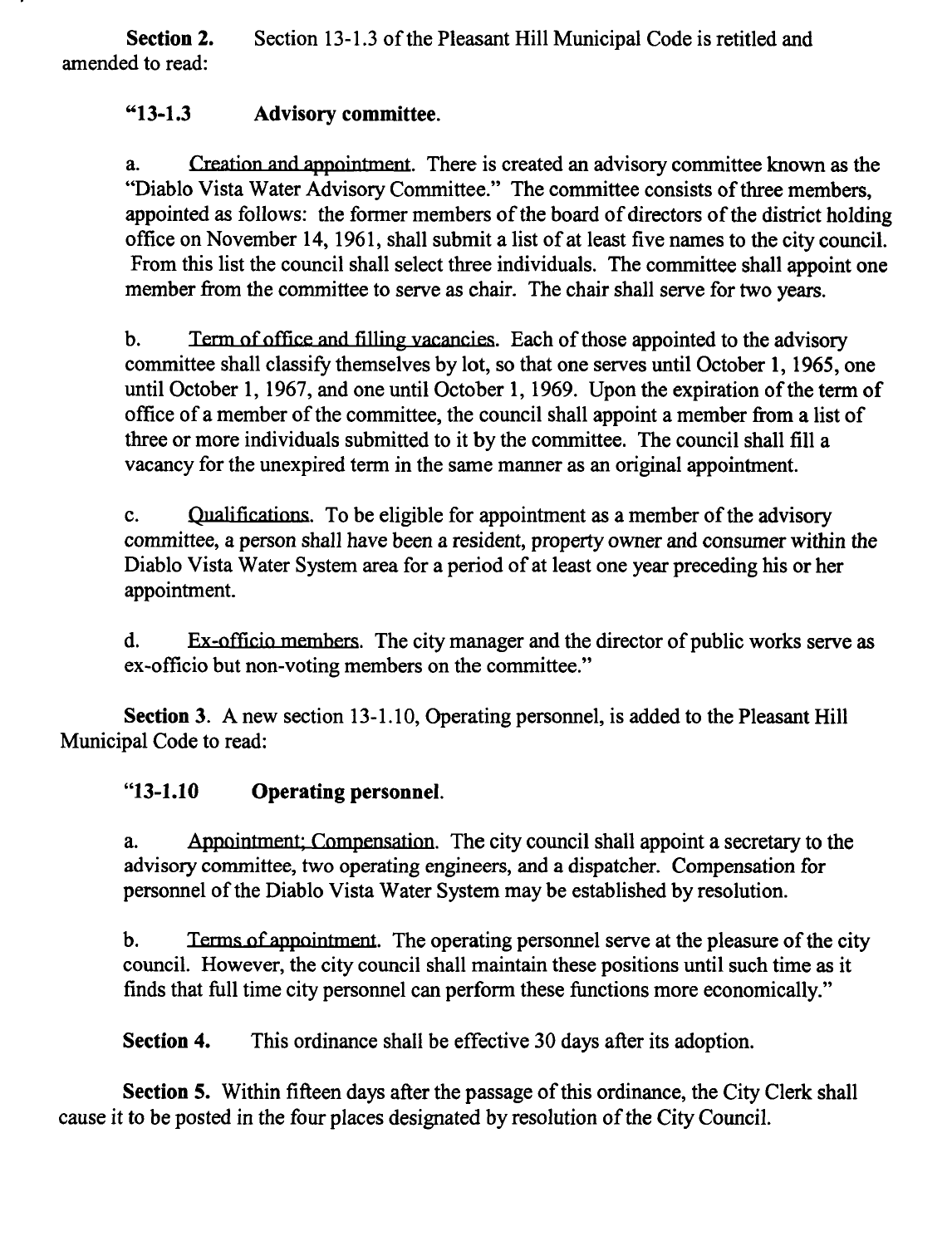The foregoing ordinance was introduced at a regular meeting of the City Council of the City of Pleasant Hill held on the  $7<sup>th</sup>$  day of June, 2004, by the following vote:

AYES: NOES: ABSENT: RECUSED: Angeli, Durant, Escover None Harris Williamson

ADOPTED and ordered posted at a meeting of the City Council of the City of Pleasant Hill, held on the  $21^{st}$  day of June, 2004, by the following vote:

AYES: NOES: ABSTAIN: RECUSED: Angeli, Durant, Escover None Harris Williamson

CHARLES C. ESCOVER, Mayor

ATTEST:

Telsen DORIS P. NILSEN, City Clerk

APPROVED AS TO FORM:

DEBRA S. MARGOLIS, CityAttorney

L:\ROBBINS\PUB-WKS\ Diablo Vista Water\Ordinance amending PHMC.doc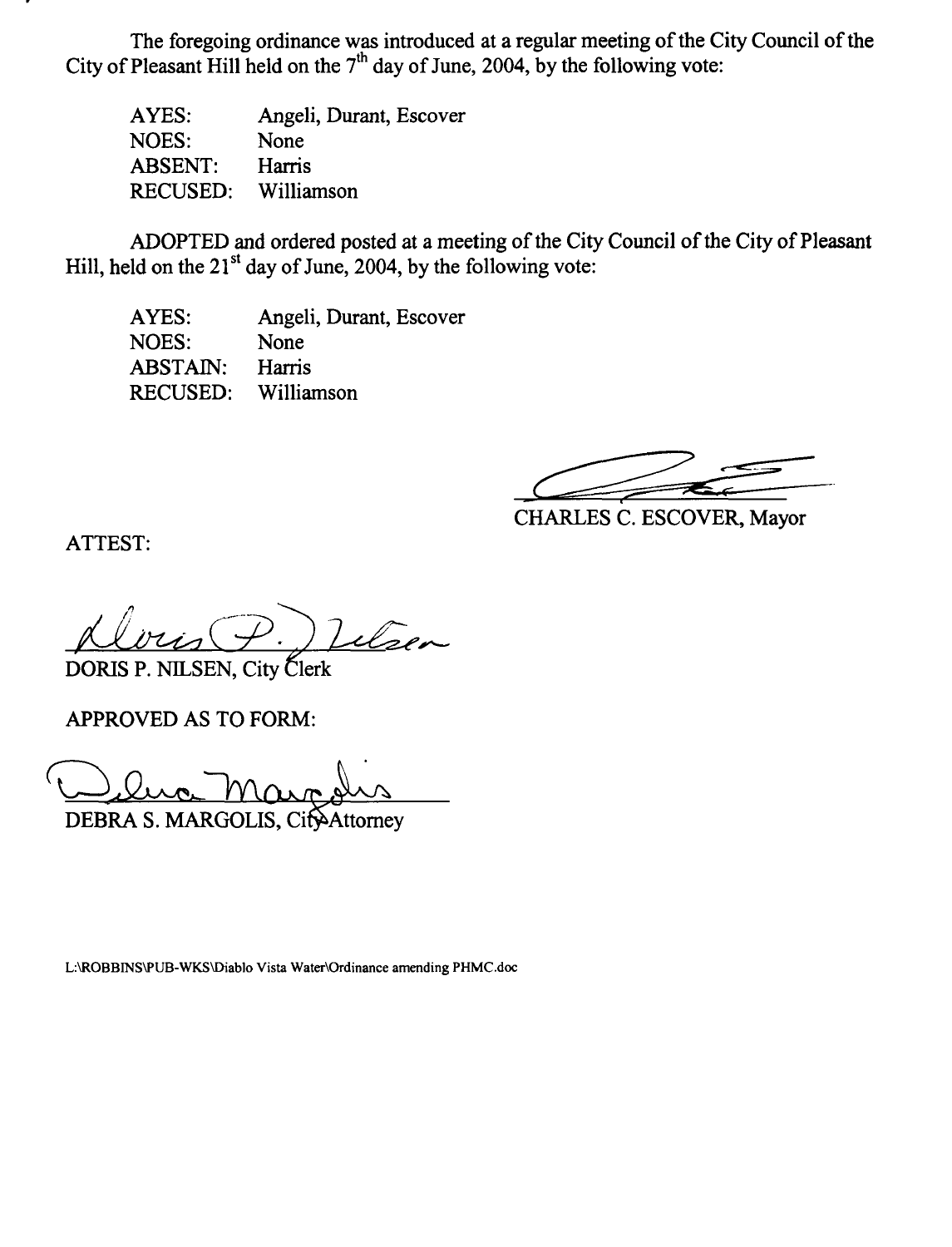

# CITY OF PLEASANT HILL

## NOTICE OF ORDINANCE ADOPTION

Notice is hereby given that on June 21, 2004, the Pleasant Hill City Council adopted Ordinance No. 785, Amending Sections 13-1.2 and 13-1.3 and Adding a New Section 13-1.10 to the Pleasant Hill Municipal Code Regarding the Diablo Vista Water System.

Copies of this notice have been posted in the following locations:

Pleasant Hill Library - <sup>1950</sup> Oak Park Boulevard, Pleasant Hill

Pleasant Hill Recreation & Park District Community Center - 320 Civic Drive, Pleasant Hill

Pleasant Hill Police Department - 330 Civic Drive, Pleasant Hill

Copies of this Ordinance are available at Pleasant Hill City Hall. For further information, contact the City Clerk's office at 671-5237.

 $\overline{\mathcal{X}}$ Linda J. Stehr**/** Deputy City Clerk